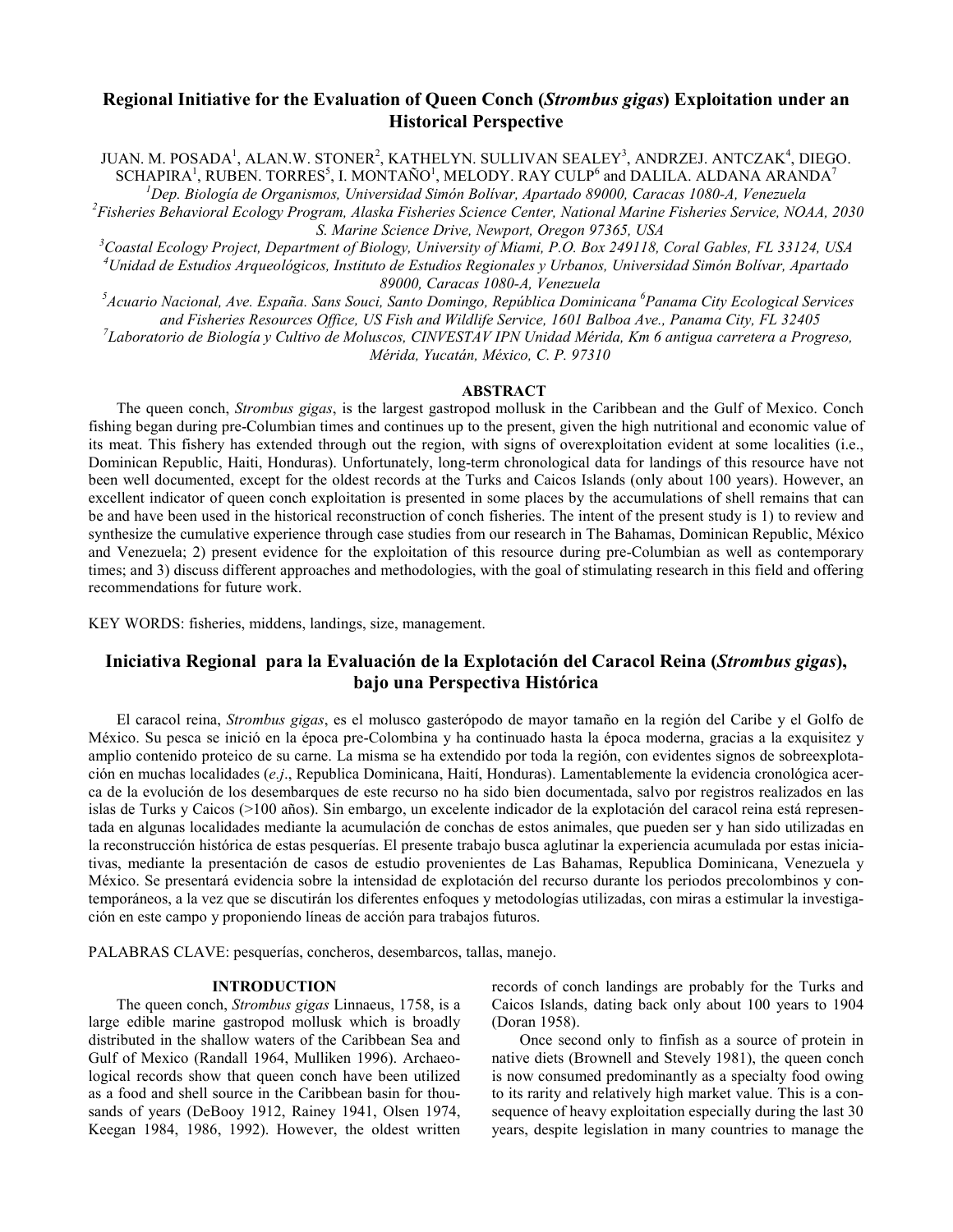fishery (Mulliken 1996, Posada and García-Moliner 1997). Due to declines in landings, the queen conch was listed as a threatened species by the Convention for International Trade of Endangered Species (CITES; Appendix II) in 1992.

Evidence of pre-Columbian and modern queen conch fishing practices has been left on Caribbean shorelines in the form of shell middens. This kind of shell record is routinely used to evaluate their paleoecology (Matteson 1960, Peterson 1976) and historical exploitation (Cook 1946, Meehan 1982, Keegan 1992, Jerardino 1997, Mannino and Thomas 2002) and complements written records of fishery status.

Conch shell middens and shell artifacts created by fishers ranging from several thousand years ago to the present have been described by numerous researchers working in the Caribbean (i.e., Watters et al. 1992 in Bermuda; Rainey 1941 in Haiti; Keegan 1982, 1984, Stoner and Ray 1996, Stoner 1997 in central Bahamas; Vega 1987, Torres and Sullivan-Sealey 2002 in Dominican Republic; Carr and Reiger 1980, Reiger 1979, 1981 in south Florida; Adams 1970, Tucek 1971 in St. Vincent, St. Lucia and the Grenadines; Doran 1958 in the Turks and Caicos Islands; Antczak and Mackowiak de Antczak 2005, Schapira 2004, Montaño 2005 in Venezuela). These studies provide important insights into the abundance and distribution of queen conch throughout the region, and clues related to human exploitation.

The present study is designed to summarize the cumulative experience of such initiatives, through the presentation of case studies from the Bahamas, Dominican Republic, Venezuela and Mexico. We also discuss the general approaches that can be taken to gain historical perspective on the ecology and exploitation of queen conch and how shell remains can be used to help answer questions related to fishery management and ecology. We hope that this initiative will stimulate new research in the field and we present recommendations for future work.

#### RESULTS

## Bahamas

Over a period of five years, conch shell middens were systematically searched in the shorelines of all islands, cays and significant rocks around Exuma Sound, Bahamas (Stoner and Armstrong 1992, Stoner 1997). Great Exuma was not searched because the high degree of shoreline development precluded accurate assessment. The largest known fisheries for queen conch in the region occur in the north and west sectors of the sound, in relatively shallow waters both on the banks and on the narrow island shelves bordering the Sound.

During the surveys, all accumulations of conch shells were mapped and midden volumes were calculated. The middens, ranging in size from a few scattered shells up to large piles  $(3-4 \text{ m high}, \text{volumes} > 1700 \text{ m}^3)$ , were most abundant and largest in the Exuma Cays. They were located in areas protected from the prevailing easterly trade winds, and were associated with tidal passes between islands where there were strong currents and where seagrass beds were extensive.

Radiocarbon dates were acquired for nine queen conch shells collected from the bottom of the five largest middens in the Exuma Cays. Two shells were >400 years old indicating that conch shell middens provide excellent timeaveraged information on the distribution and abundance patterns of queen conch and an historical record of fishery utilization. However, detailed analysis of individual middens was not conducted, and future studies should include analysis of conch size and lip thickness.

Midden volume was closely correlated with the abundance of juvenile conch on the shallow shelf surrounding the middens (Figure 1; Stoner 1997). Eighty-nine percent of the variation in midden volume was explained by variation in the size of the surrounding juvenile conch population.



Figure 1. Correlations between the size of the local juvenile queen conch aggregation and shell midden volume. The 95% confidence interval is shown for the regretion line. Letter codes identify the tidal pass systems in the Exuma Cays where surveys where made (Taken from Stoner 1997).

Like the middens, all life history stages of queen conch – larvae, juveniles, and adults – are distributed heterogeneously around Exuma Sound. Stoner et al. (1998) incorporated midden data into large-scale interpretation of this heterogeneity (Figure 2). As expected, results showed a positive correlation between adults (i.e., spawner abun-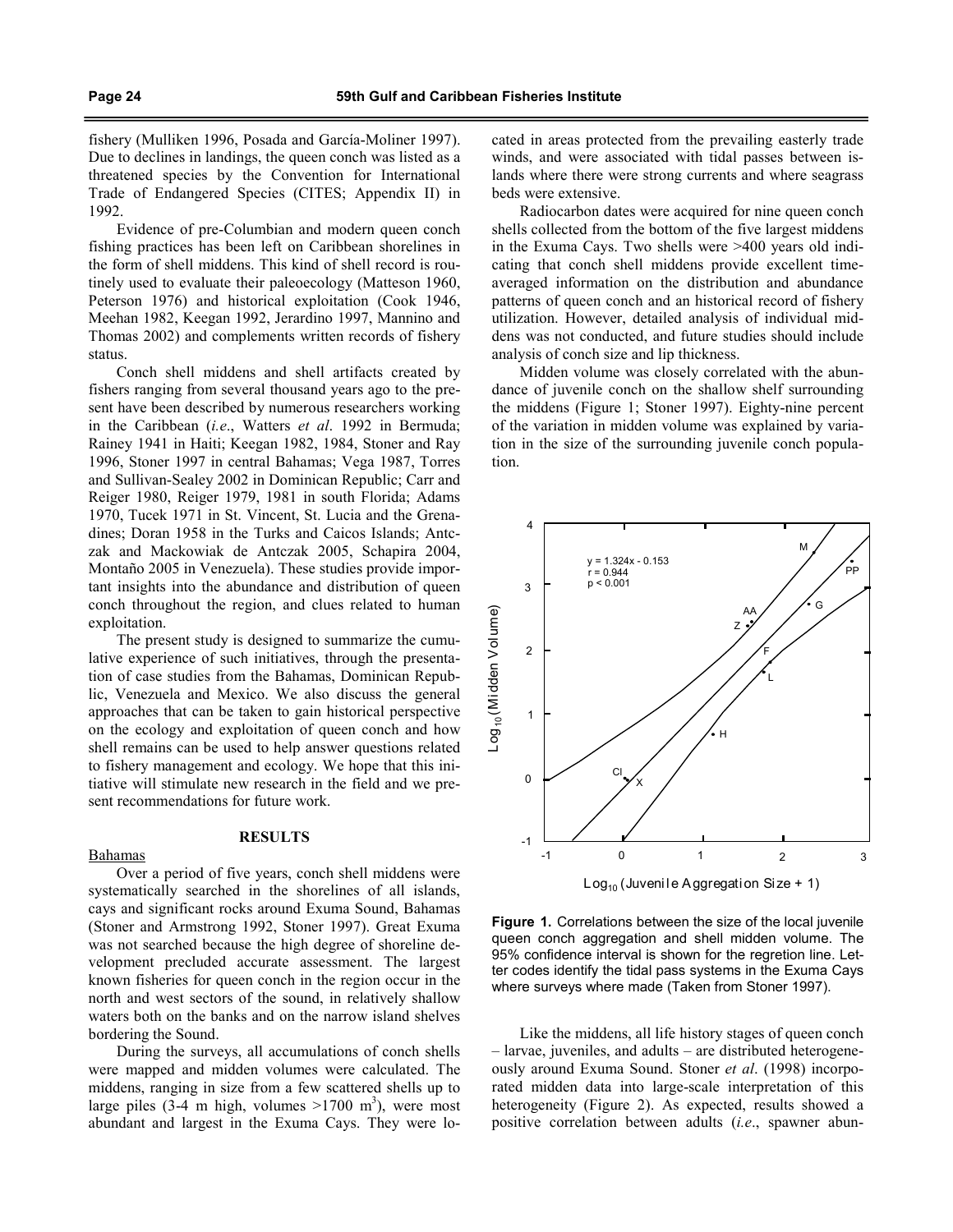dance) and early-stage larvae. However, correlations between late-stage (i.e., competent, ready to settle) larvae and either juvenile or midden distributions were not significant, and late-stage larvae were present in substantial numbers at one site where juvenile and adult abundance were low. These results suggested that settlement processes and/or early post-settlement processes during the first year of life, related to habitat limitation or predation, drive regional distribution of juveniles and not differences in larval supply.

#### Dominican Republic

Archeological evidence from primitive colonizers shows that Tainos (indigenous people) began impacting the queen conch population as soon as they became established in the island of Hispaniola (Dominican Republica and Haiti), around 600 A.D. (Veloz Maggiolo 1991). The most accepted range for the Tainos population in 1492 for Hispaniola is between 200,000 and 2 million. However, colonization dramatically decreased this human population by the end of the 16th century, and there were no survivors of this once-thriving indigenous population (Guerrero and Veloz Maggiolo 1988).

Studies to document changes in fishing pressure on a queen conch population were conducted in a marine lagoon of the Parque Nacional del Este (PNE; southeastern corner of Hispaniola), in an area where one of five major Taino provinces (Higuey) occurred and queen conch fishery has been occurred up to the present days.

Excavations of the shell middens were conducted in two separate field excursions during March 2000 and March 2001. Five ancient (CM1-5) and 9 contemporary middens (PM1-9) were mapped. Radiocarbon dating analysis indicated that the oldest shell midden was from around the year 600  $(\pm 70)$  A.D. (CM1), while the contemporary fishery was established during the 1950's and supported a relatively large export market to the United States, Virgin Islands and Puerto Rico between 1950 and 1970. Presently, the small-scale artisanal fisheries exist for local consumption (Torres and Sullivan-Sealey 2002).

Conch shells were measured in the oldest and most recent middens (2,175 and 4,868 shells in CM1 and PM5, respectively). In both cases, most shells (98%) were S. gigas (mean siphonal shell length of  $12.2 \pm 2.6$  cm and  $14.8$  $\pm$  3.3 cm, respectively), followed by small proportions of Cittarium pica, S. costatus, S. pugilis, Cassiss sp. and Murex sp. By the presence or absence of a flared lip in the shell, it was determined that 99% and 85% of the S. gigas shells were juveniles in ancient and contemporary middens, respectively. A Kruskal-Wallis test showed that there was a significant difference  $(p<0.05)$  in mean siphonal shell length between all the middens (ancient and contemporary) (Figure 3, from Torres 2003).

Results obtained from contemporary middens indicate that at least 3.5 million queen conch were fished from between 1950 and 1970. This estimate gives an idea of the



Figure 2. Conch midden volume plotted as a linear function of (A) adult conch density at 2.5 to 20-m depth and (B) concentration of juvenile conch. Pearson correlation coefficients (R) and p-values are given for each regression equation. The number above each point represents the sector at which surveys were conducted in Exuma Sound (Taken from Stoner et al. 1998).

intensity of fishing pressure at that time. If the queen conch was fished at a rate of at least 175,000 individuals per year and if the available fishing available was 7,582.5 ha, the estimate density of S. gigas inside the lagoon would be at least 23 conch per ha. Since this estimate was calculated assuming a constant fishing rate, which is highly unlikely, a more realistic S. gigas density would probably be substantially higher at the beginning of the fishery and much lower when the fishery declined and became commercially unsustainable. This argument is confirmed by Towle (1973), who reported that the creation of PNE in the early 1970's was not controversial, because the commercial fisheries in the area had unfortunately already collapsed.

## Venezuela

Los Roques archipelago is the only area that allows a thorough reconstruction of queen conch fishing in Venezuela. It is located 135 km north of the central Venezuelan coast. The islands were visited from the mainland by the so called Ocumaroid groups (between A.D. 1100 and 1150) and later by the Valencioid people (between A.D. 1250 - 1300 and the beginning of the European colonization) (Antczak 1999, Antczak and Mackowiak de Antczak 2005).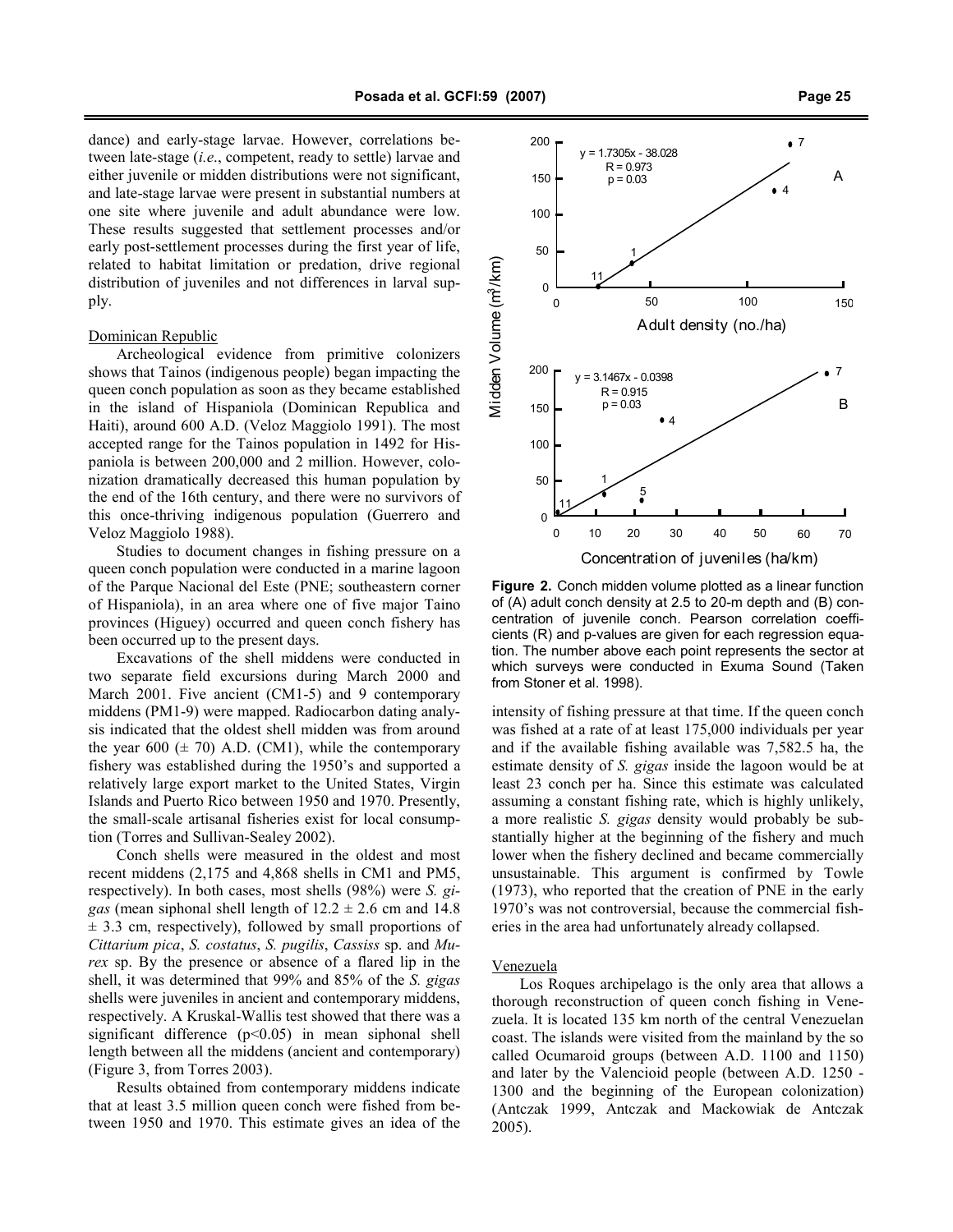At the end of the  $19<sup>th</sup>$  century, Dutch fishermen from the adjacent islands of Aruba, Curacao and Bonaire began to visit Los Roques archipelago, and Venezuelan fishermen from Margarita Island began to settle there at the beginning of the  $20<sup>th</sup>$  century. According to archaeological and documentary data, the queen conch exploitation during this period was characterized by low intensity and was destined for in situ consumption. These early settlers were focused on the exploitation of other local resources such as salt, lime and charcoal (Antczak 1999). In the mid  $20<sup>th</sup>$  century, the archipelago received a relatively intense wave of migration of fishermen from the Margarita Island, who began to exploit the queen conch and the lobsters commercially.

Los Roques archipelago shell middens were studied



Figure 3. Mean siphonal shell length of Strombus gigas shells found in PNE middens during 2000-2001 excavations. Error bars represent the 95% confidence intervals used for the statistical analysis. Middens on the x-axis are chronologically ordered to show changes in shell length through time. The observed increase in shell length may be due to fishermen selection of specific shell sizes (i.e., primitive fishermen had acess only to relatively shallow water where only juveniles occur). There is a significant difference in mean shell length from the different middens excavated in PNE. Sample sizes were as follows: CM1 = 2,175; CM2  $= 85$ ; CM3 = 67; CM4 = 468; CM5 = 79; and PM5 = 4,868 shells (Taken from Torres 2003).

between 2003 and 2006, by an interdisciplinary team that included biologists, archaeologists and ecologists. Air reconnaissance (using light aircraft) and pedestrian survey of all islands were carried out. All located middens were photographed, geographically referenced, and characterized with respect to their size, volume, chronology and content (Posada et al. 2006). A total of 181 middens were located: 8 pre-Columbian (created between A.D. 1270 and 1450  $\pm$ 50) and 173 contemporary (created between 1953 and 2005). The largest ancient middens were located on Cayo Sal and La Pelona islands, while Fernando Island yielded the largest of the contemporary ones.

The ancient middens were largely composed of adult queen conch shells (80% and 94% in Cayo Sal and La Pelona, respectively). In contrast, an increase in the proportion of juvenile shells was observed in contemporary middens, from 47% between 1953 and 1971 to 69% between 1972 and 1989. No significant changes in siphonal length of adult were observed in shells discarded during approximately 200 years of the pre-Columbian fishery regime (23.4 and 22.1 cm in Cayo Sal and La Pelona, respectively). However, during 50 years of contemporary fishery a decrease in mean siphonal length was observed (La Pelona: from 21.9 to 20.8 cm between 1980/1984 and 1990/95; Isla Fernando: from 22.2 cm between 1944/71 to 21.9 cm between 1972/89 and 20.2 cm during the period 1990/95) (Figure 4, Posada et al. 2006).

The overall harvest estimated for the pre-Columbian fishery is low (approximately 5 mt yearly) compared with, contemporary harvest. Beginning in 1953, mean annual production was 10 - 20 mt per year, increasing to 40 or 45 mt between 1964 and 1970. The fishery reached highest intensity between 1970 and 1985, with an annual production of 50 to 70 mt (Figure 5; from Posada et al. 2006). By 1987, an abrupt decline in the quantity of ´new´ shells added to the shell middens was observed (Figure 5), which seems to be a direct consequence of the first restrictions to the fishery imposed in 1985. So, the mean annual production between 1990 and 2005 was below 10 mt (Figure 5).

It seems highly probable that, like other areas in the Caribbean, the queen conch population in Los Roques archipelago would have collapsed without the fishing restrictions. Visual surveys conducted by Schweizer and Posada (2006) showed that queen conch populations have been recovering in Los Roques archipelago, both in terms of adult siphonal length shell (increasing from 23 to 24 cm) and density (increasing from 34.7 to 52. 3 conch per ha).

#### Mexico

The queen conch has been an important fishery resource in the Mexican Caribbean region since pre-Columbian times. Currently, it generates an official annual income of US\$ 570,000, with an undetermined income from illegal catches. Due to the high fishing pressure that is exerted upon most of its populations several stocks have been reduced to levels where the population can no longer recover.

Commercial fishery of queen conch has been practiced in the states of Yucatan, Campeche and Quintana Roo (Yucatan peninsula) since the 1950's. However, the record of unofficial landing data began only in 1972 for Quintana Roo and in 1979 for Yucatan. The fishery continues to be important for fishers of Quintana Roo state, but it was closed in the state of Yucatan in 1988, as a consequence of landings decline from 1200 tons in 1986 and still 38 tons in 1990 (Pérez and Aldana-Aranda 2000).

In Quintana Roo, the queen conch fishery has been assigned to three fishing co-operatives, with a total of 142 fishers. It has been regulated with a minimum landing size of 20 cm, catch quotas (30 mt at Chinchorro bank and 12 mt at Cozumel) and a reproductive ban from May  $1<sup>st</sup>$  to October 31. In Yucatan, fishing occurred at Alacranes reef, but today it is a Marine Protected Area.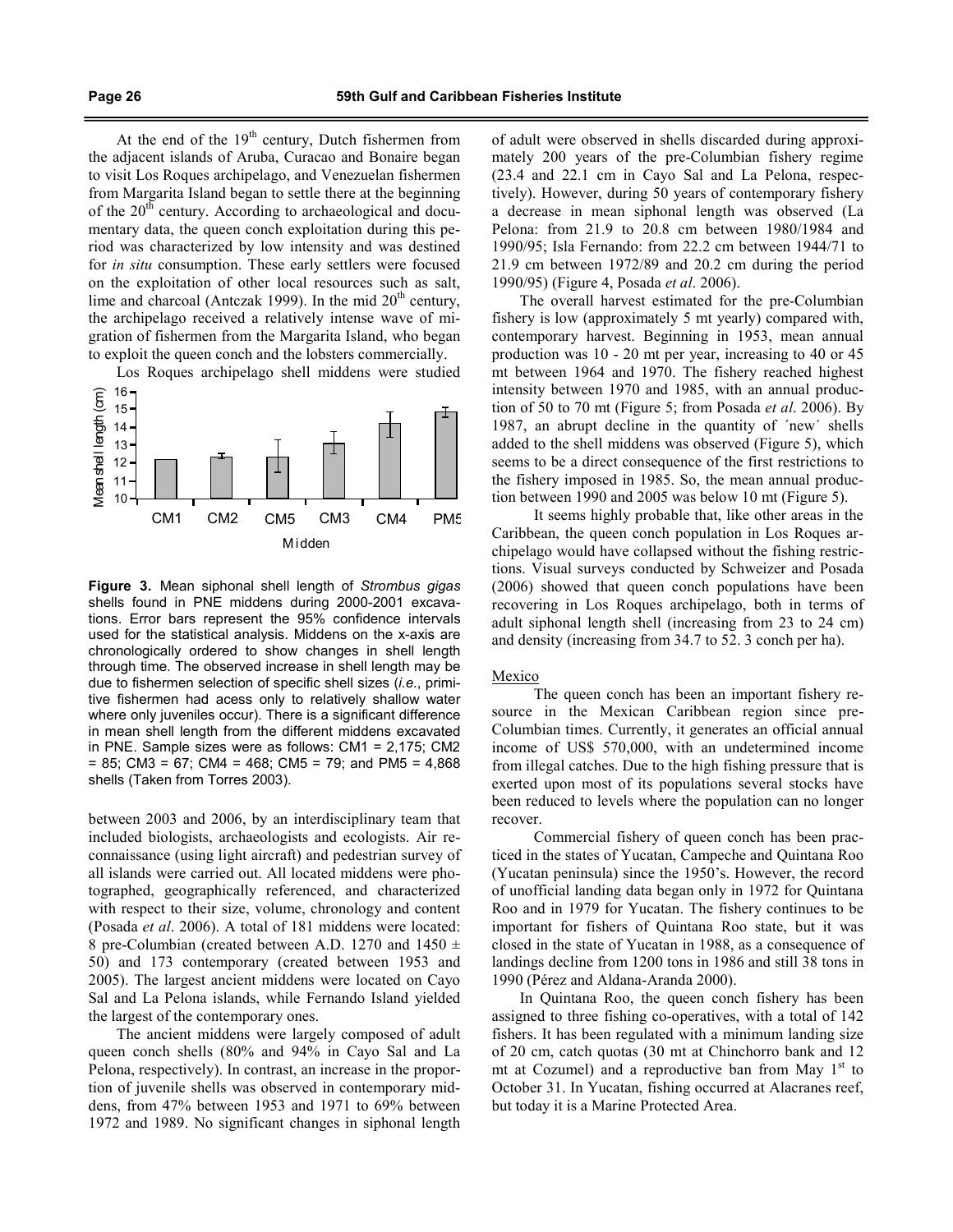

Figure 4. Siphonal shell length of each subadult and adult conch mesuared from all along the pre-Columbian and contemporary fishery regimes (old individual were omited due to shell erosion). Clear dots represent shells from adult individuals mesuared by Cipriani and Posada (2003), Schapira (2003) and Posada (Taken from Posada et al. 2006).

However, illegal catch still occurs today. In general, conch densities have been declining in both states, according to the evaluations conducted by Basurto et al. (1996) and Domínguez-Viveros et al. (1999) at Chinchorro bank and by Pérez and Aldana Aranda (2000) at Alacranes reef. The number of co-operatives has also been decreasing in both states, indicating that the fishery is no longer commercial sustainable.

## DISCUSSION

Historical perspective on queen conch fisheries is gained from two primary sources presented in this review – from modern fishery statistics and from the archaeological record of fishing provided in shell middens. Despite the economic and cultural significance of queen conch in the Caribbean region, records of conch landings usually span only a few decades. Declines in conch landings and conch abundance in the field are well documented, and modern stock assessments provide good evaluations for management practices such as fishery closures, size limits, and gear limitations.

Shell middens provide a much longer historic perspective on the exploitation, distribution, and population structure of queen conch. Study of ancient middens can be particularly fruitful since it is unlikely that early fisherman, without the aid of motor-driven vessels, carried the large, heavy shells far from the fishing grounds. Therefore, middens occur almost anywhere there is an active conch fishery, and they provide a good representation of the surrounding conch populations as shown by Stoner (1997). Analyses of shell middens span several different approaches, ranging from anecdotal mention of middens in early reports to detailed excavations and carbon dating such as those provided by (Torres 2003, Posada et al. 2006). These studies reveal historical patterns of exploitation including changes in the sizes and ages of conch landed, evidence for poaching illegal populations and size classes, and possible evidence for shifts in population size frequencies and abundance patterns.

Archeological research shows that the southeastern Caribbean was inhabited by Amerindian populations at least since the end of the Pleistocene (Antczak et al. in press) and that settlements advanced northward to the Greater Antilles. Given that the queen conch was widely used for food in the pre-Hispanic Caribbean it may be expected that future research may mark the south-north direction of the ancient migration route with the sequential dates of the queen conch middens. In most excavations, the sizes of conch shells decrease with time (increased exploitation of subadult and juvenile conchs) and reveal increased fishing pressure and/or over-fishing of queen conch. Research in Los Roques shows that pre-Columbian landings were probably very small compared with those in modern times.

The use of shell middens for historical perspective on queen conch exploitation has three limitations. First, the middens can be lost through natural and anthropogenic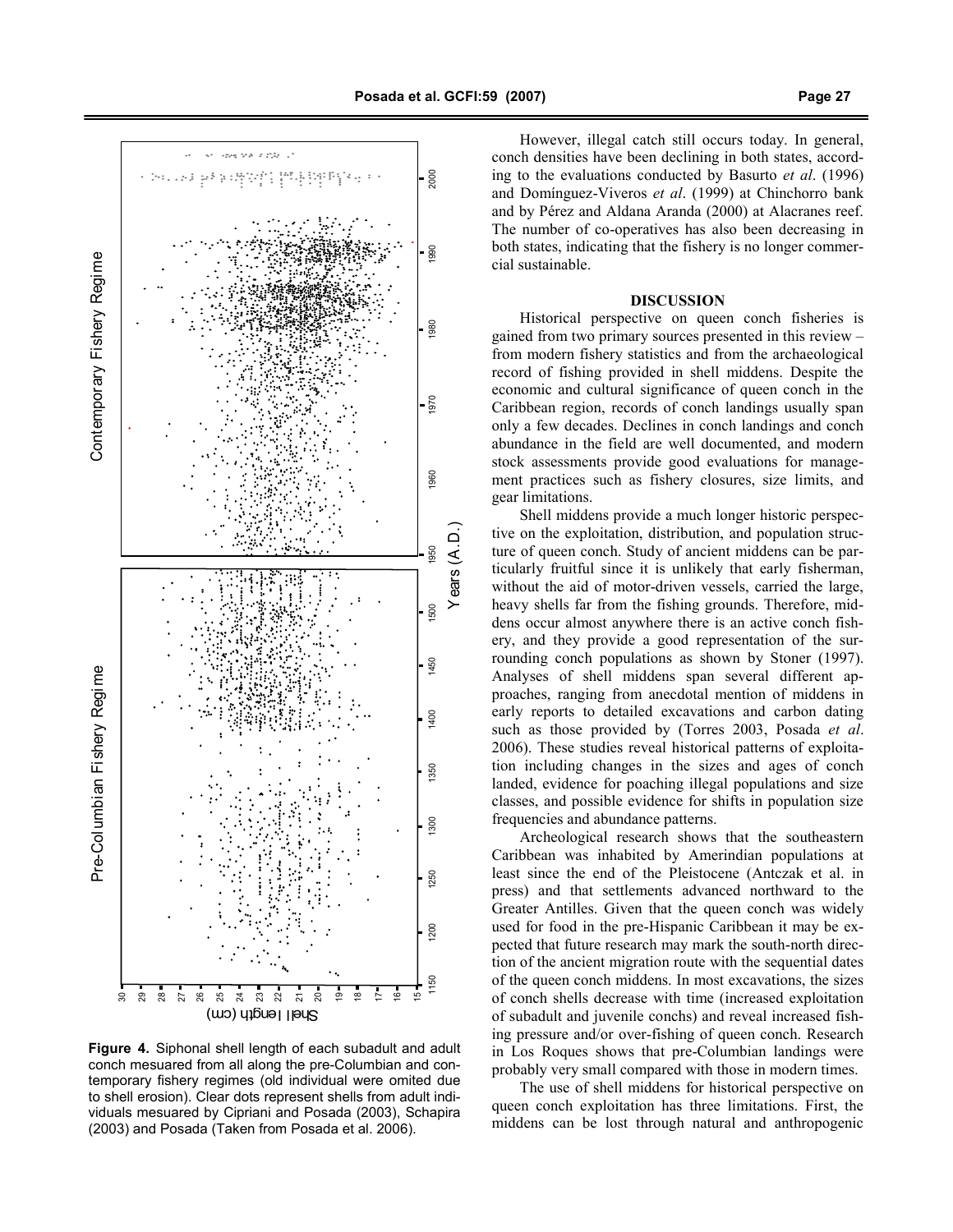processes. While human exploitation of queen conch is confined primarily to the present inter-glacial stand of sea level, shell middens have probably not been lost to major shifts in sea level. However, shoreline movements over hundreds to thousands of years may result in middens being lost underwater covered by sand, or left in the interiors of land masses. The greatest likelihood for this will occur where human occupation is longest (e.g. several thousand years along the shores of South and Central America) and less likely where occupation has been relatively short (e.g., <1000 years in the Bahamas). Middens are also lost to shoreline development. For example, large middens in Nassau Harbor (Bahamas) were destroyed by development on Potter's Cay over the last 20 years. The same is true in all of the important Caribbean tourist destinations and where large populations exist (e.g., US Virgin Islands). Shells have also been gathered for use in construction of buildings and roads. When the stratigraphy of middens is disturbed by natural or human-related events, interpretation will depend heavily upon ageing shells by radiocarbon dating or less precise methods. The second limitation is that middens can provide important insights into the history of exploitation and population dynamics for queen conch, but careful excavations are labor-intensive. Furthermore, carbon dates are expensive (i.e., recent quotes by analytical laboratories range US\$150 to 300 each). Carbon dates are currently available for a relatively low number of shells taken from middens in the Exuma Cays, Bahamas (Stoner 1997), Parque del Este in the Dominican Republic (Torres and Sullivan-Sealey 2002), and Los Roques, Venezuela (Antczak 1999, Posada et al. 2006). Finally, the results of midden analyses are often limited to qualitative interpretations because we usually do not know a great deal about fishing practices earlier than about 100 years ago. For example, shells have not always been carried to shore because of their bulk and weight. As an extreme case, today in Puerto Rico, conch meat is extracted underwater by scuba diving fishers. Also, changes in size frequency could be interpreted to reflect a change in the conch population at a site, but an equally viable interpretation may be changing dietary preferences or fishing methods as pointed out by Torres and Sullivan-Sealey (2002).



Figure 5. Mean annual production of conch meat (mt) from Los Roques archipelago, estimated from midden volumens and probably time frame of their formation. Black bars represent the 95% confidence intervals. Imposition of fishery bans are indicated (Taken from Posada et al. 2006).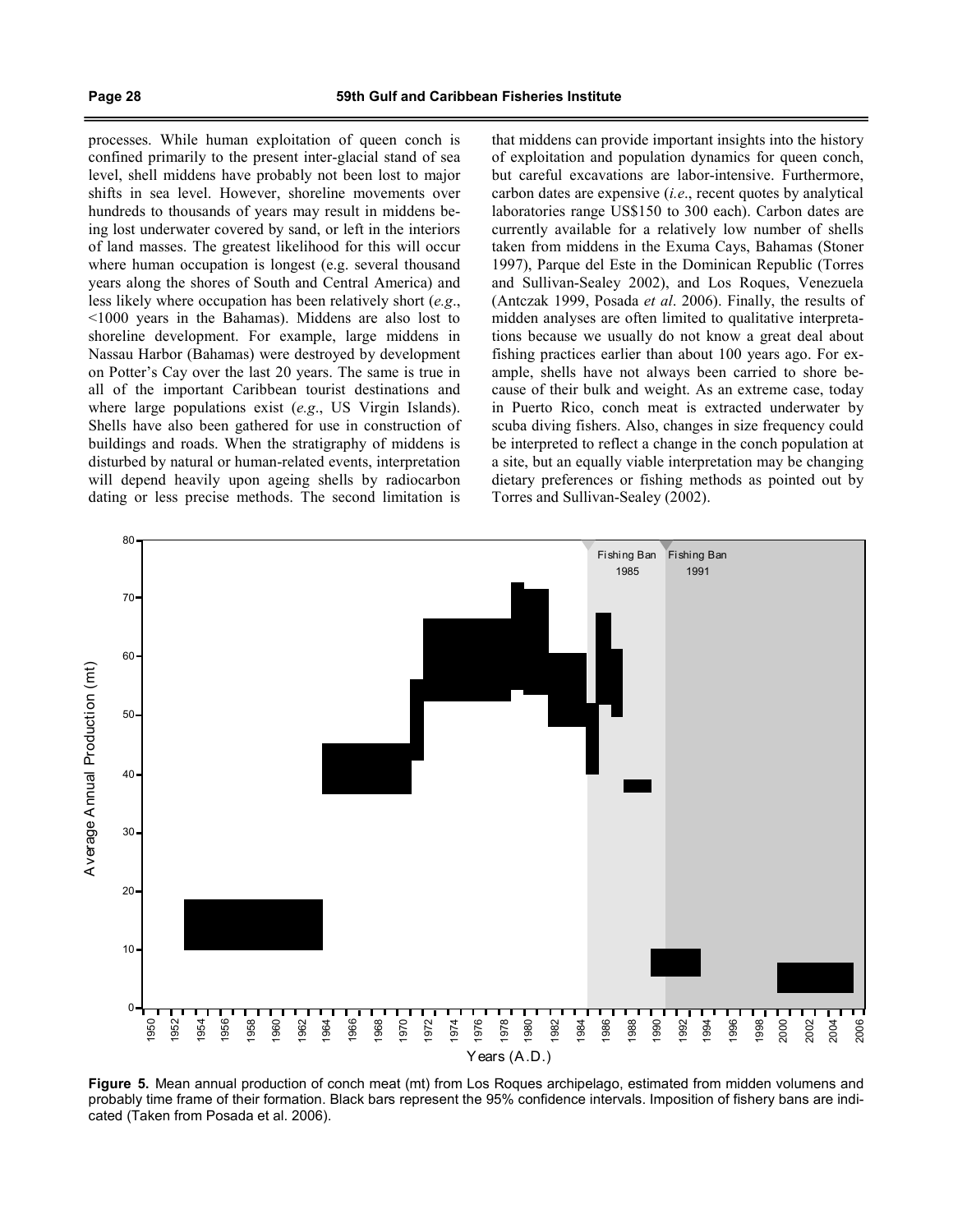## **CONCLUSIONS**

It is evident from this review that fishery statistics for queen conch ordinarily span just a few decades. While modern fishery records and stock assessments provide the primary basis for current management practices, shell remains can provide valuable historical perspective for both the ecology and exploitation of queen conch in the Caribbean region. Consequently, shell middens should be treated as valuable and irreplaceable research resources, and those surveying the middens need to follow good archaeological practices so that as much information as possible can be extracted. This is particularly important when destructive sampling is required. In such cases, care should be made to preserve information available in the stratigraphy of the middens through precise record-keeping, established photographic techniques, and by using all possible metrics for the shell materials. The latter should include basic shell dimensions plus shell lip thickness when possible (for population age structure). While expensive, the maximum number of radiocarbon dates should be obtained for any middens believed to include shells taken by pre-Columbian fishers. Old middens have already been lost to shoreline movements and development, and there is an urgent need to extract valuable information from these fragile records.

## LITERATURE CITED

- Adams, J.E. 1970. Conch fishing industry of Union Island, Grenadines, West Indies. Tropical Sciences 12: 279- 288.
- Antczak, A. 1999. Late Prehistoric Economy and Society of the Islands off the Coast of Venezuela: A Contextual Interpretation of the Non-Ceramic Evidence. Ph.D. Thesis. Institute of Archaeology, University College London, UK.
- Antczak, A. and Ma. M. Mackowiak de Antczak 2005. Pre-Hispanic Fishery of Queen Conch (Strombus gigas) on the Islands off the coast of Venezuela. Pages 213-245 in: P. Miloslavich y E. Klein (eds.). Caribbean Marine Biodiversity: The Known and Unknown. Pennsylvania: DEStech Publications Inc.
- Antczak, A., J. M. Posada, D. Schapira, Ma. M. Mackowiak de Antczak, R. Cipriani, and I. Montaño. [In Press]. A History of the Human Impact on the Queen Conch (Strombus gigas) in Venezuela. In Early Human Impact on Megamolluscs, edited by A. Antczak and R. Cipriani. British Archaeological Reports Series. Oxford: Archaeopress.
- Basurto, M., M. Martínez, P. Cadena, R. Fansul and M.A. Rivero. 1996. Informe de Investigaciones del Proyecto caracol. Documento interno. Centro Regional de Investigaciones Pesqueras, Puerto Morelos, Mexico. SEPESCA. pp 18.
- Brownell, W.N. and J.M. Stevely. 1981. The biology, fisheries and management of the queen conch, Strombus gigas. Marine Fisheries Review 43: 1-12.
- Carr, R. and J.F. Reiger. 1980. Strombus celt catches in

Southeast Florida. Florida Anthropologist 33: 66-74.

- Cipriani, R. y J.M. Posada. 2003. Vertical distribution and shell morphology of Strombus gigas in Cayo Dos Mosquises Sur, Archipiélago Los Roques, Venezuela. Pages 57-64 in: D. Aldana Aranda (ed.). El caracol Strombus gigas: Conocimiento integral para su manejo sustentable en el Caribe. CYTED. Programa Iberoamericano de Ciencia y Tecnología para el Desarrollo. Yucatán, México.
- Cook, F. 1946. A reconsideration of shellmounds with respect to populations and nutrition. American Antiquity 1: 50-53.
- DeBooy, T. 1912. Lucayan remains on the Caicos Islands. American Anthropologist 14: 81-105.
- Domínguez-Viveros, M., E. Sosa-Cordero and A. Medina-Quej. 1999. Abundancia y parámetros poblacionales del caracol Strombus gigas en Banco Chinchorro, Quintana Roo, Mexico. Proceeding Gulf and Caribbean Fisheries Institute 45: 943-954.
- Doran, E., Jr. 1958. The caicos conch trade. Geographical Review 48: 388-401.
- Guerrero, J.G. and M. Veloz Maggiolo. 1988. Los inicios de la colonización de América. La arqueología como historia. Editorial Taller, Universidad Central del Este, San Pedro de Macorís, Republica Dominicana. 120 pp.
- Jeardino, A. 1997. Changes in shellfish species composition and mean shell size from a late-Holocene record of the west coast of Southern Africa. Journal of Archeological Sciences 24: 1031-1044.
- Keegan, W. F. 1982. A biological introduction to the prehistoric procurement of the Strombus gigas. Florida Anthropologist 35 (2): 76-88.
- Keegan, W. F. 1984. Pattern and process in Strombus gigas tool replication. Journal of New World Archaeology 4 (2): 15-24.
- Keegan, W.F. 1986. The ecology of Lucayan Arawak fishing practices. American Antiquity 51: 816-825.
- Keegan, W.F. 1992. The people who discovered Columbus: the prehistory of the Bahamas. Univ. Press Florida, Gainesville. 279 pp.
- Mannino, M.A. and K.D. Thomas. 2002. Depletion of a resource? The impact of prehistoric human foraging on intertidal mollusc communities and its significance for human settlement, mobility and dispersal. World Archeology 33(3): 452-474.
- Matteson, M.R. 1960. Reconstruction of prehistoric environments through the analysis of molluscan colections from shell middens. American Antiquity 26(1): 117- 120.
- Meehan, B. 1982. Shell bed to shell midden. Australian Institute of Aboriginal Studies. Globe Press, Melbourne, Australia. 189 pp.
- Montaño, I. 2005. Reconstrucción de la pesquería contemporánea de botuto (Strombus gigas) en el Parque Nacional Archipiélago Los Roques, a través de la evolución temporal de los concheros de Isla Fernando. Tesis